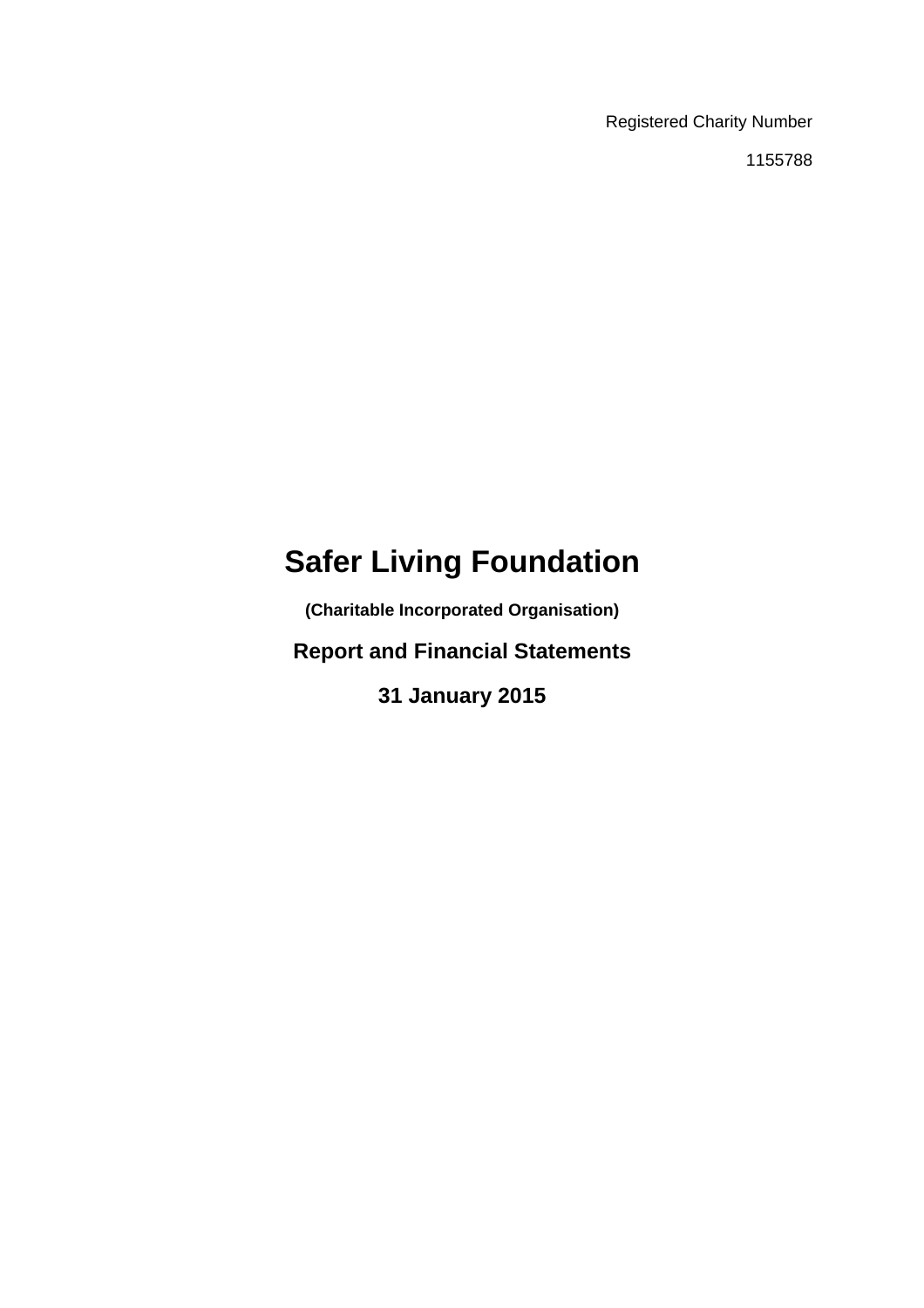# **Report and Financial Statements for the Period Ended 31 January 2015**

# **Contents**

|                                          | Page    |
|------------------------------------------|---------|
| Report of the Trustees                   | $2 - 6$ |
| Independent Examiner's Report            | $7 - 8$ |
| <b>Statement of Financial Activities</b> | 9       |
| <b>Balance Sheet</b>                     | 10      |
| Notes to the Financial Statements        | 11 - 14 |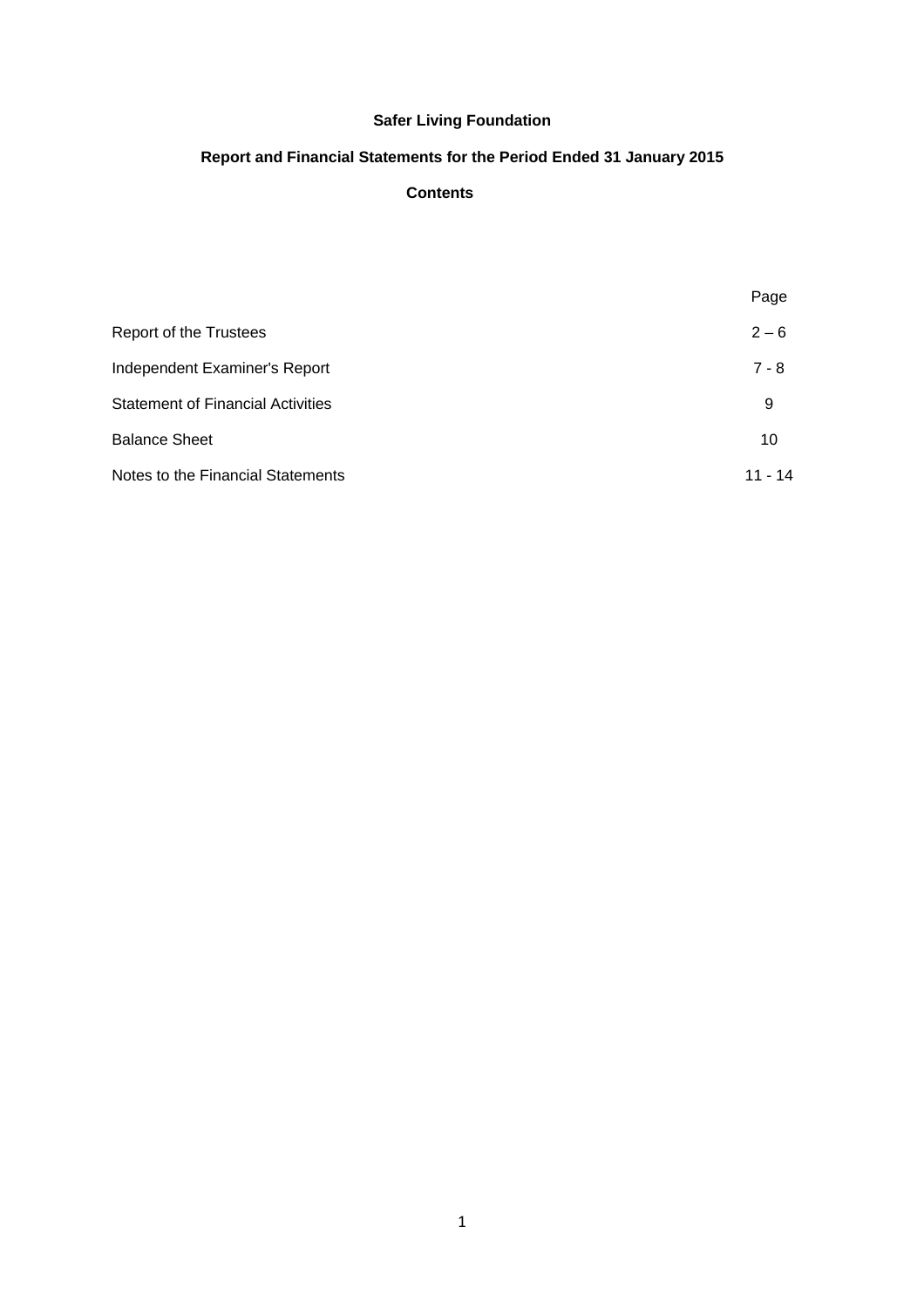# **Report of the Trustees for the Period Ended 31 January 2015**

#### **Introduction**

The Trustees present their annual report and the independently examined financial statements for the period ended 31st January 2015.

The financial statements comply with current statutory requirements, the Constitution and the Statement of Recommended Practice – Accounting and Reporting by Charities (SORP 2005).

The Board of Trustees are satisfied with the performance of the Charity during the period and the position at 31st January 2015 and consider that the Charity is in a strong position to continue its activities during the coming year, and that the Charity's assets are adequate to fulfil its obligations.

#### **Administrative Details and Trustees**

The full name of the Charity is Safer Living Foundation and is also known as SLF.

The legal registration details are:

| Date of formation                  | 13/02/2014                            |
|------------------------------------|---------------------------------------|
| The Principal Office is            | The Visits Centre, New Lane, Whatton, |
|                                    | <b>NG13 9FQ</b>                       |
| <b>Charity Registration Number</b> | 1155788                               |

The Trustees who served during the period and up to the date of this report were as follows:

Dr Lynn Saunders (Chair) (Appointed 13/2/2014) Dr Belinda Winder (Vice Chair) (Appointed 13/2/2014) Ann Snowden (Appointed 1/5/2014) Jane Hilton (Appointed 13/2/2014) Dr Kerensa Hocken (Appointed 13/2/2014) Stephen Turner (Appointed 13/2/2014) Karen Thorne (Appointed 13/2/2014) Dr Nicholas Blagden (Appointed 13/2/2014) Ian Waterfield (Appointed 13/2/2014) Dr David Rowson (Treasurer) (Appointed 4/8/2014)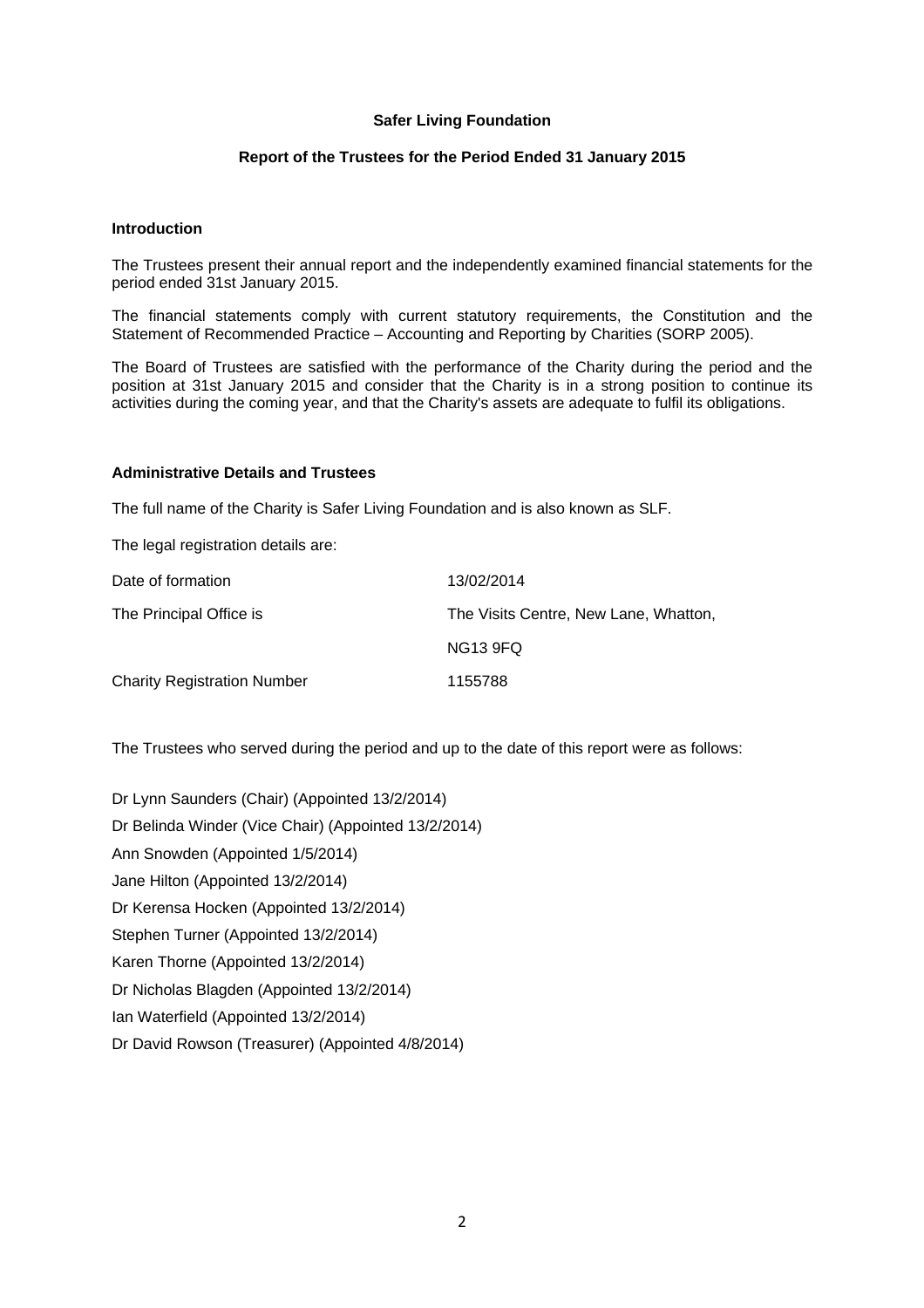## **Report of the Trustees for the Period Ended 31 January 2015**

# **Structure, Governance and Management**

The organisation is a Charitable Incorporated Organisation (CIO), registered on 13<sup>th</sup> February 2014. The Charity was established under a constitution which established the objects and powers of the CIO. In the event of the Charity being wound up members have no liability to contribute to its assets and no personal responsibility for settling its debts and liabilities.

There is a Chair (Dr Lynn Saunders) and Vice Chair (Dr Belinda Winder) of the Trustee Board. The Trustees and Members form the Steering Group, which meets monthly. The Chair of the Members (Helen Elliott) works alongside the Chair and Vice Chair of the Trustees to make decisions when action is required outside the monthly Steering Group meetings. In addition, each project has a designated manager (Circles of Support and Accountability: Karin Spenser; Prevention Project: Rebecca Lievesley), and these answer to the Chair and Vice Chair of the Trustees, and to the Steering Group more generally.

The more traditional business, financial and specialist skills are represented on the Trustee Board. However, in the event of particular skills being lost due to retirements, individuals will be approached to offer themselves for election to the Charity.

Under the requirements of the Constitution, the Trustees of the Charity are retired by resignation, death, financial ineligibility, or through removal by the other Trustees. However, each year, at the Steering Group meeting when the accounts are presented, each Trustee will be asked to consider their position (and e.g. skills, availability and contribution) and either recommit to or resign from the Charity.

All Trustees give their time voluntarily and receive no benefits from the Charity. Any expenses reclaimed from the Charity are set out in note 4 to the financial statements.

The SLF is a member of Circles UK; the Charity is also keen to strengthen links with the Dunkelfeld Prevention Project.

The major risks, to which the Charity is exposed, as identified by the Trustees, have been reviewed and systems have been established to mitigate those risks.

#### **Objectives, Aims and Activities of the Charity**

The Trustees will review the objectives, aims and activities of the Charity each year.

The main objectives of the Charity are:

To promote, for the benefit of the public, the protection of people from, and the prevention of, sexual crime

and;

To promote, for the public benefit, the rehabilitation of persons who have committed or are likely to commit offences, particularly sexual offences against others.

Safer Living Foundation is a charitable organisation and is a joint venture between HMP Whatton, Nottingham Trent University, Nottinghamshire Probation Service (Nottinghamshire), Nottinghamshire Police, Age UK and Circles UK representatives. The Safer Living Foundation's aims are to: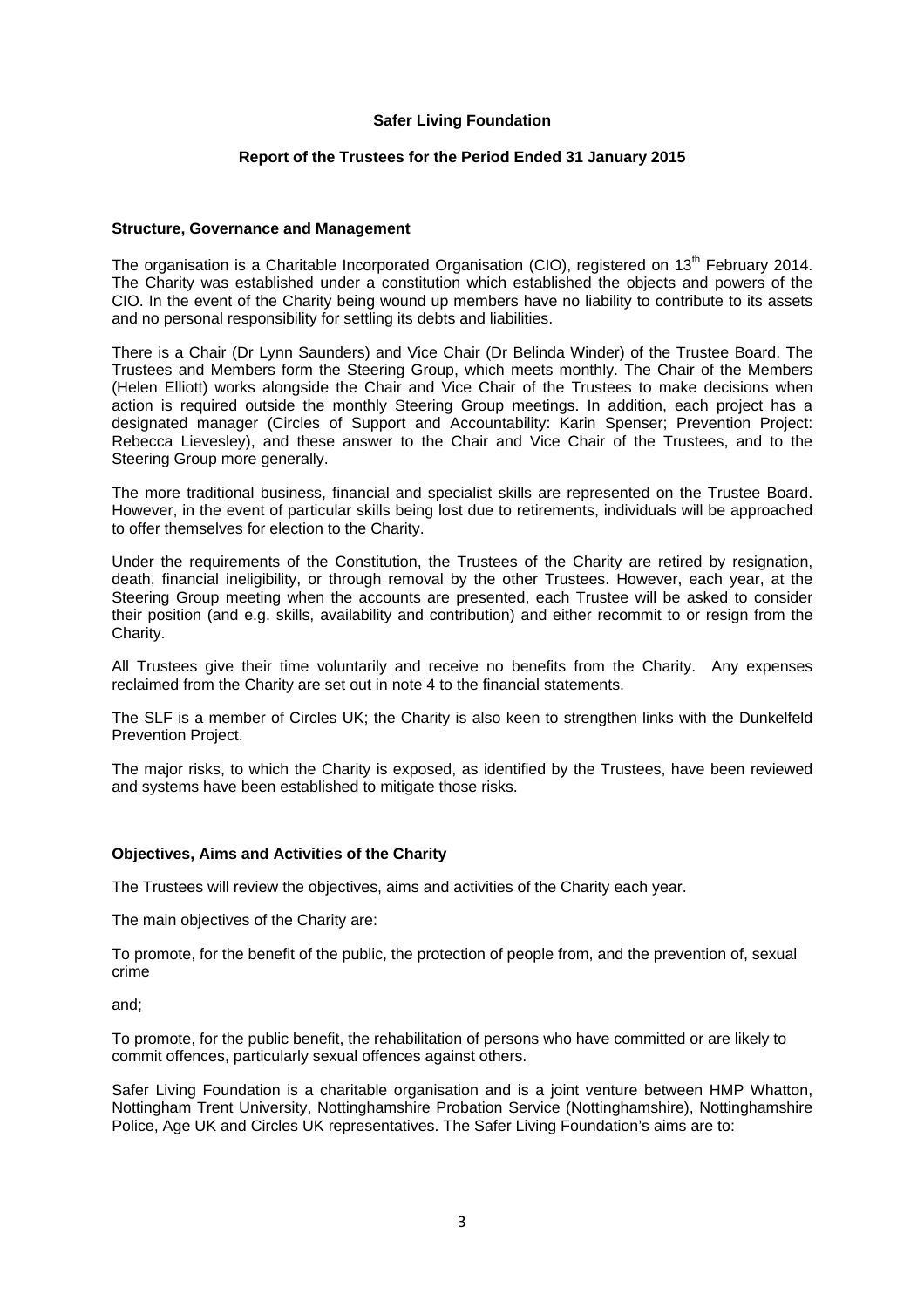# **Report of the Trustees for the Period Ended 31 January 2015**

- Prevent further victims of sexual abuse;
- Protect the public and address the needs of communities by reducing risk of sexual crime;
- Address the needs and promote the rehabilitation, treatment, education and care of persons who have committed or are likely to commit offences, particularly sexual offences against others.

Providing safer living is at the heart of our organisation's initiative and we aim to promote wellbeing within communities through reducing reoffending. Sexual offending, in particular, causes significant public concern and the release of a sexual offender is often accompanied by adverse media coverage, forcing many into new communities or into hiding. This can isolate offenders and studies have shown that isolation is linked to sexual reoffending behaviour, thus doing nothing to increase community safety or offender accountability. The Safer Living Foundation's primary objective this year was to set up and start running Circles of Support and Accountability from within HMP Whatton. A further, secondary, objective was to explore the potential for a primary prevention project, similar to the Dunkelfeld Prevention Project that is running in Germany.

#### SLF Circles of Support and Accountability:

To achieve our charitable objectives, we have started to run the first ever prison-based Circles of Support and Accountability (CoSA) for high risk, elderly (55+) and intellectually disabled male prisoners at HMP Whatton. Circles are a proven social action initiative. Managed by a Project Coordinator (qualified ex-probation/criminal justice professional), a Circle is a group of four to six volunteers from a local community who meet regularly with a sex offender after release (known as the Core Member) to offer social, practical and emotional support to the offender, in addition to monitoring and supervision. However, our project is unique in that we have started working with the offender while they are still in prison in order to help see the individual through a particularly vulnerable stage of their rehabilitative journey – release into the community.

#### SLF Prevention Project:

The Charity has also started to scope out the second significant charitable activity, the SLF Prevention Project. This project will provide a signposting, support and treatment service for individuals in the UK with a sexual interest in children (or other unhelpful paraphilic interests) and who are concerned that they will sexually offend but are not within the controls of the Criminal Justice System. The main objectives of the project will be: (1) to provide a support and treatment service for individuals in the UK who are concerned that they may sexually offend; (2) to provide free consultations, support, signposting and/or therapy for such individuals through approved and accredited treatment providers and/or through the development of a treatment centre; (3) to use evidence based best practice and service user involvement to underpin all aspects of the prevention project; (4) to research and evaluate the project in an ongoing basis to improve effectiveness and monitor outcomes. It is envisaged that a detailed plan of how this project will run and financed will be developed over the next year.

The Trustees have referred to the guidance contained in the Charity Commission's general guidance on public benefit when reviewing the Charity's aims and objectives and in planning its future activities. In particular, the Trustees consider how planned activities will contribute to the aims and objectives that have been set.

#### **Achievements and Performance of the Charity**

The majority of our funds this year have been raised from applications to Trusts and other Grant giving bodies. We have also attracted key funding from the Police and Crime Commission, Nottingham Trent University and the Department of Health. In addition, we have organised several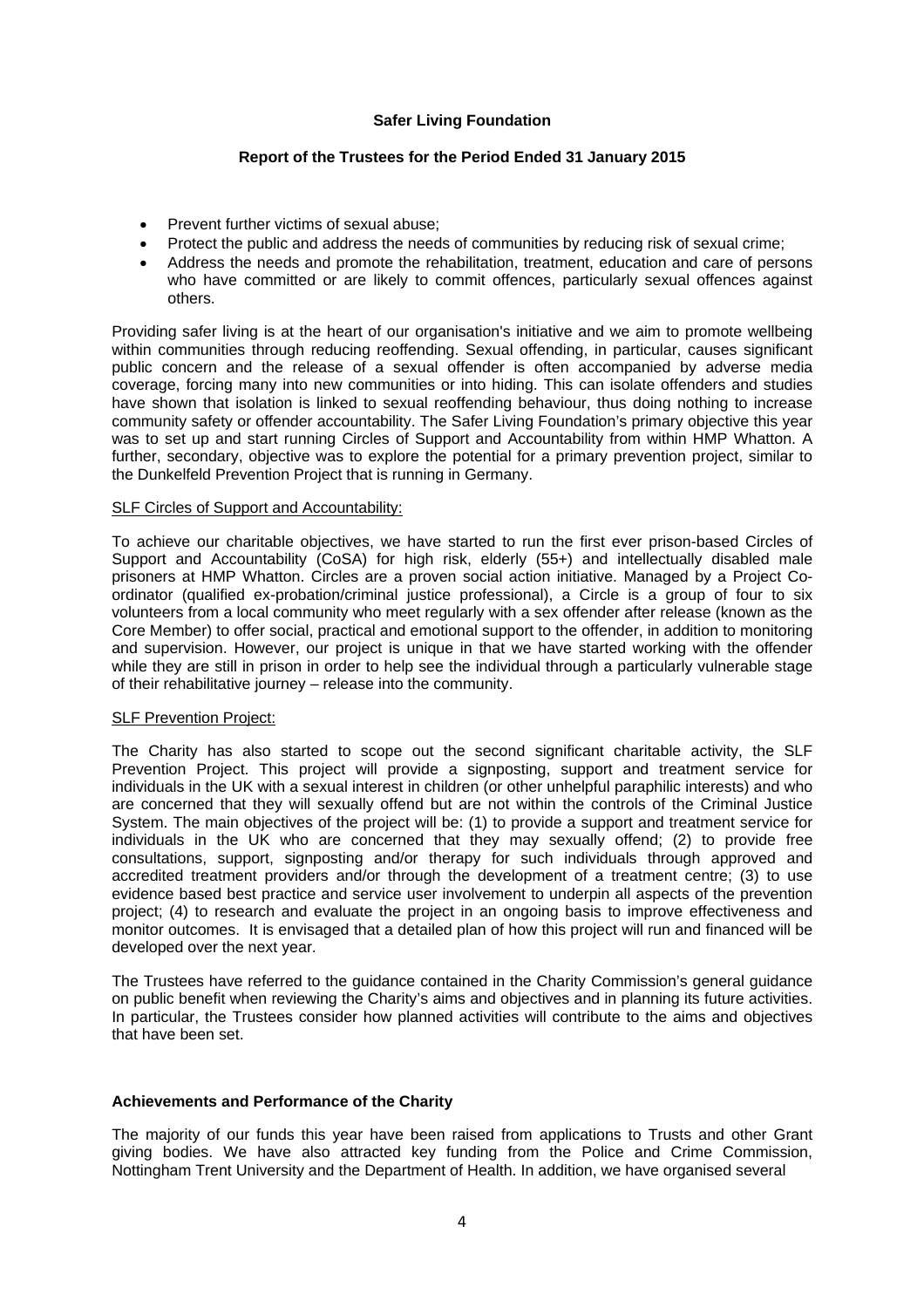# **Report of the Trustees for the Period Ended 31 January 2015**

smaller fund raising events, including two running / cycling events (in which both Trustees and offenders participated).

We are extremely proud and grateful to be sponsored by the following funders:

Department of Health (NHS England) The Allen Foundation Lottery Awards for All Eleanor Rathbone Charitable Trust The Nottinghamshire Police and Crime Commissioner The Robin Corbett Award for Prisoner Rehabilitation Nottingham Trent University The Co-Operative Bank

In its first year, the SLF has managed a number of achievements: one key activity (Circles of Support and Accountability) is up and running, and the second project (Prevention Project) is currently at the scoping stage. The work of the SLF has already received recognition, both financially (see income) but also as having been nominated for the prestigious Robin Corbett Award for prisoner rehabilitation, which the Charity were awarded subsequent to the period end.

#### **Financial Review**

The financial statements are set out on pages 9 to 14. The financial review covers the period from its formation as a CIO on 13 February 2014. It has been a strong financial period for the organisation due to the success of fundraising grant applications and focus on controlling expenditure, resulting in funds available to carry forward at the period end. The carried forward funds will be used to continue to fund our projects in 2015/2016.

The Statement of Financial Activities show net incoming resources for the period of a revenue nature of £70,613.

The total reserves at the period end stand at £70,613.

Free unrestricted liquid reserves amounted to £13,114.

The Board of Trustees is satisfied that the Charity's assets in each fund are available and adequate to fulfil its obligations in respect of each fund.

#### **Reserves Policy**

The Trustees have examined the Charity's requirement for reserves in the light of the main risks to the organisation. It has established a policy whereby the unrestricted funds not committed or invested in tangible fixed assets held by the charity should be 6 months of expenditure. The present reserves of the charity are below this target which is as expected after only 1 year of operation. The strategy will be to continue to build reserves through planned operating surpluses.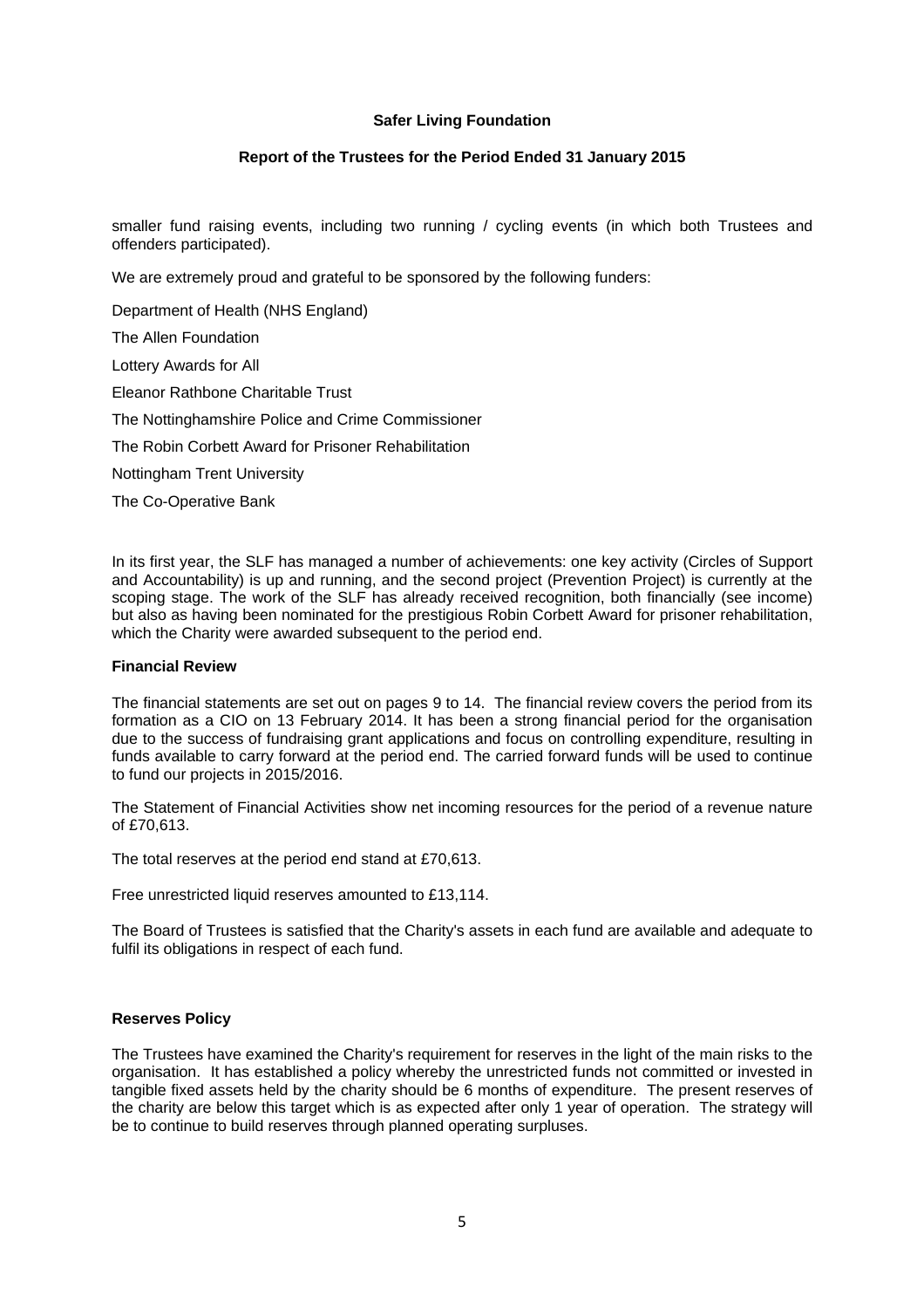# **Report of the Trustees for the Period Ended 31 January 2015**

## **Plans for the Future**

The principal objectives and activities for the following year have been identified as:

- To continue to run Circles of Support and Accountability (CoSA) for high risk, elderly (55+) and intellectually disabled male prisoners at HMP Whatton.
- To widen our remit to provide CoSA for those that are high risk but do not meet the elderly or intellectually disabled threshold at HMP Whatton, for whom there is a need.
- To provide community based CoSA for those whom prison based engagement is not possible, therefore widening our remit to prisoners across the UK who are resettling in Nottinghamshire or Derbyshire.
- To complete the scoping and establish how the SLF Prevention Project (SLFPP) will run and be financed; to conduct a regional pilot of the SLFPP in preparation for the national service.
- To scope out a project helping sex offenders make the transition from prison to release, with a view to reducing the likelihood of reoffending in the vulnerable period just after release.
- To explore the opportunities to provide supported housing accommodation for high risk and vulnerable sex offenders on release.
- To explore the potential need for CoSA for young people who demonstrate sexually challenging behaviours.
- To continue to explore potential new areas of need which fit the aims of the charity, such as child sexual exploitation, and to consider how the charity may bring its expertise to help with such contemporary challenges.

## **The Contribution of Volunteers**

Trustees (who are also Members) and Members (who are not all Trustees) play a vital role in the dayto-day running of the Charity and the delivery of the Charity's projects. In particular, input from key personnel (such as senior Police officers and members of the Probation Service and MAPPA) facilitate the running of our projects.

In addition, the main Charity project (Circles of Support and Accountability) utilises volunteers as a key part of the initiative; currently we have 20 trained Circles of Support and Accountability volunteers, with another 16 attending the requisite training shortly. Volunteers therefore make a huge contribution to the SLF Charity.

#### **Independent Examiner**

Fiona Shaw was appointed as the Charity's Independent Examiner.

The Trustees would like to thank all the staff, advisers, funders and volunteers for their hard work and contribution to our continued success.

Approved by the Board of Trustees on 5<sup>th</sup> October 2015.

L. Saunders

Dr Lynn Saunders

**Chair**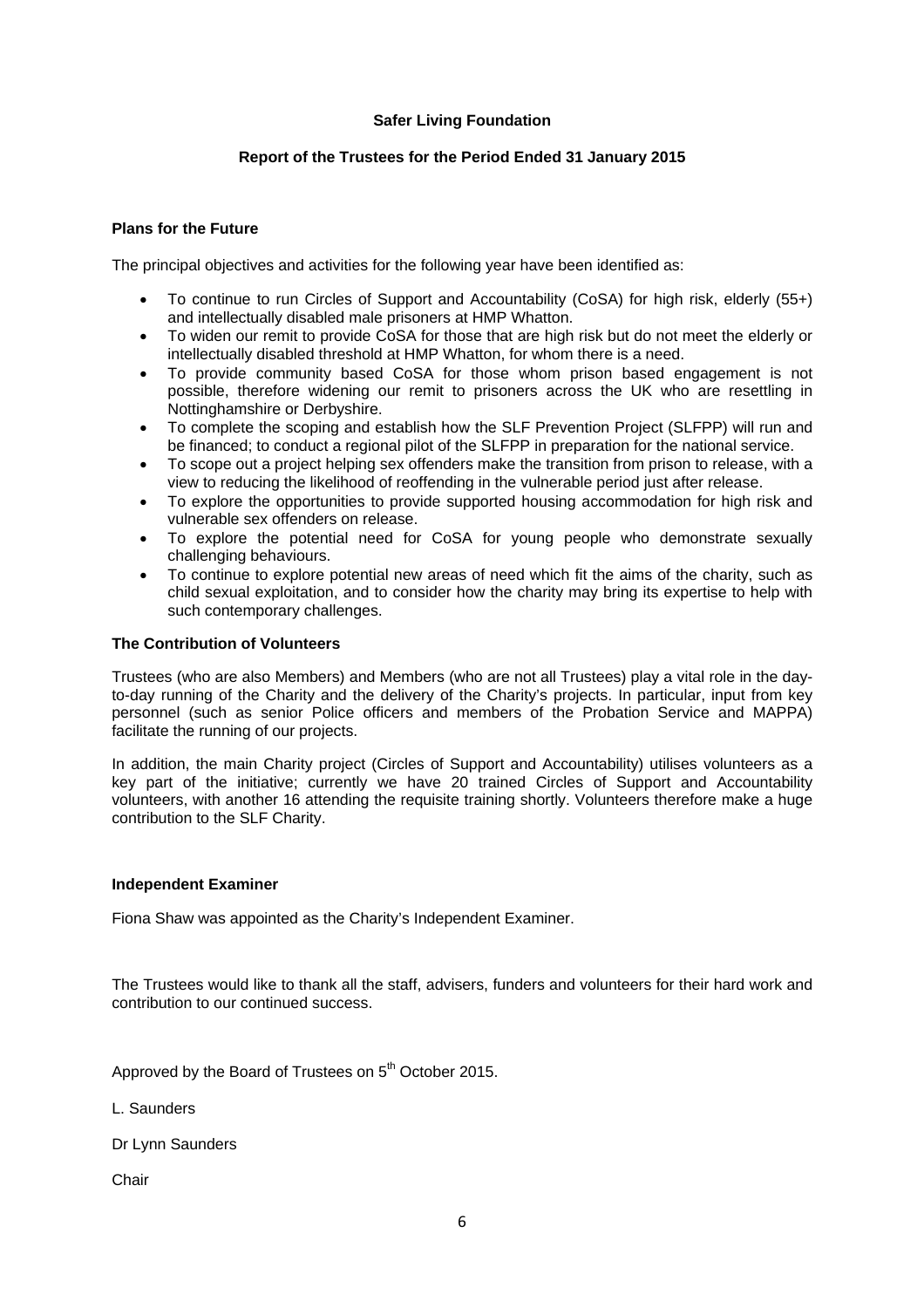# **Independent Examiner's Report to the Trustees of Safer Living Foundation**

## **For the Period Ended 31 January 2015**

I report on the financial statements of Safer Living Foundation for the period ended 31st January 2015, which are set out on pages 9 to 14.

This report is made solely to the Trustees as a body, in accordance with the Charities Act 2011. My examination has been undertaken so that I might state to the Trustees those matters I am required to state to them in an independent examiner's report and for no other purpose. To the fullest extent permitted by law, I do not accept or assume responsibility to anyone other than the Charity and the Trustees as a body, for my examination, for this report, or for the opinions I have formed.

#### **Respective Responsibilities of Trustees and Examiner**

The Charity's Trustees are responsible for the preparation of the financial statements. The Trustees are satisfied that the audit requirement of Section 144(1) of the Charities Act 2011 (the Act) does not apply, and that there is no requirement in the governing document or constitution of the Charity for the conducting of an audit. As a consequence, the Trustees have elected that the financial statements be subject to independent examination.

Having satisfied myself that the charity is not subject to audit, and is eligible for independent examination, it is my responsibility to:-

- Examine the accounts under section 145 of the Act;
- To follow the procedures laid down in the General Directions given by the Charity Commission under section 145(5)(b) of the Act; and;
- To state whether particular matters have come to my attention.

### **Basis of Independent Examiner's Report**

My examination was carried out in accordance with the General Directions given by the Charity Commission. An independent examination includes a review of the accounting records kept by the Charity and of the accounting systems employed by the Charity and a comparison of the financial statements presented with those records. It also includes consideration of any unusual items or disclosures in the financial statements, and seeking explanations from you as Trustees concerning such matters. The purpose of the examination is to establish as far as possible that there have been no breaches of charity legislation and that the financial statements comply with the SORP, on a test basis, of evidence relevant to the amounts and disclosures in the financial statements.

The procedures undertaken do not provide all the evidence that would be required in an audit, and information supplied by the Trustees in the course of the examination is not subjected to audit tests or enquiries, and consequently I do not express an audit opinion on the view given by the financial statements, and in particular, I express no opinion as to whether the financial statements give a true and fair view of the affairs of the Charity, and my report is limited to the matters set out in the statement below.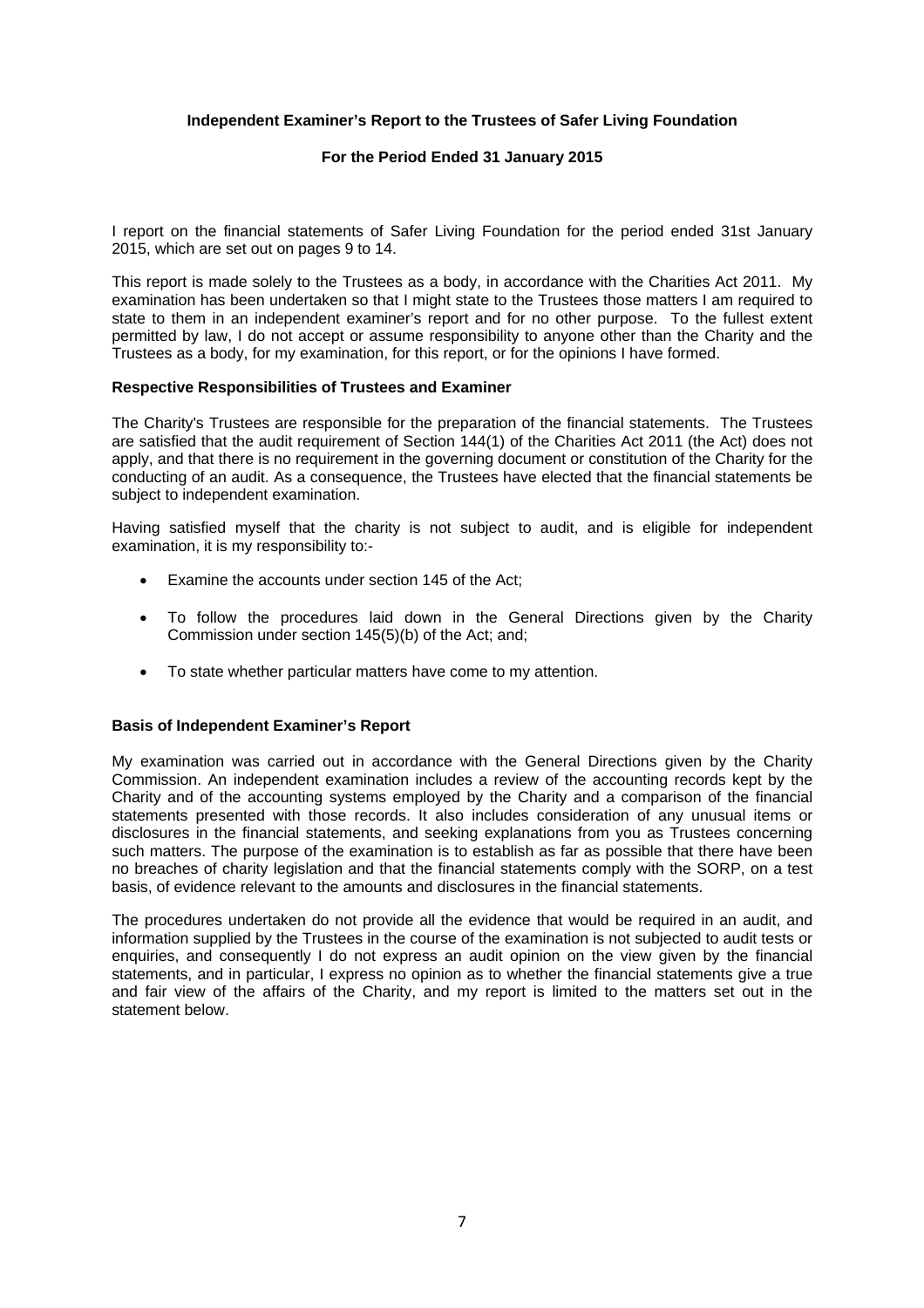# **Independent Examiner's Report to the Trustees of Safer Living Foundation**

# **For the Period Ended 31 January 2015**

## **Independent Examiner's Statement**

In connection with my examination, no matter has come to my attention:

- Which gives me reasonable cause to believe that in any material respect the requirements:
	- o To keep accounting records in accordance with section 130 of the 2011 Act; and
	- o To prepare financial statements which accord with the accounting records and comply with the accounting requirements of the 2011 Act have not been met; or
- To which, in my opinion, attention should be drawn in order to enable a proper understanding of the financial statements to be reached.

F. Shaw

Fiona Shaw 5 October 2015

43a Park Road, London N15 3HR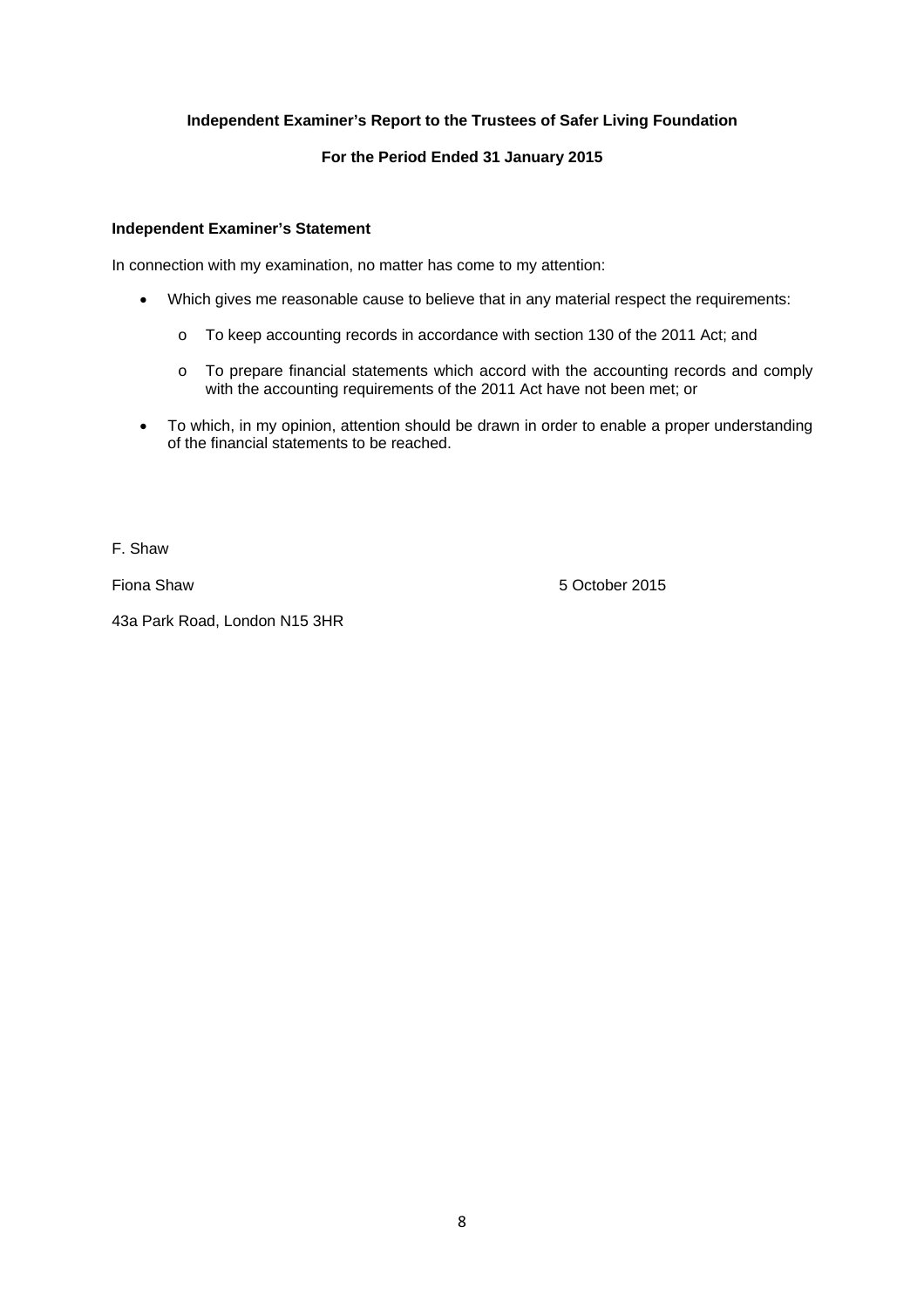# **Statement of Financial Activities**

(Incorporating an Income and Expenditure Account)

## **For the Period Ended 31 January 2015**

|                                                        |                | <b>Unrestricted</b><br><b>Funds</b> | <b>Restricted</b><br><b>Funds</b> | Total<br><b>Funds</b> |
|--------------------------------------------------------|----------------|-------------------------------------|-----------------------------------|-----------------------|
|                                                        | <b>Notes</b>   | £                                   | £                                 | 2015<br>£             |
| <b>Incoming resources</b>                              |                |                                     |                                   |                       |
| Incoming resources from generated funds                |                |                                     |                                   |                       |
| Voluntary income                                       | $\overline{2}$ | 15,500                              | 71,000                            | 86,500                |
| Fundraising activities                                 |                | 2,968                               |                                   | 2,968                 |
| Investment income                                      |                | 43                                  |                                   | 43                    |
| <b>Total incoming resources</b>                        |                | 18,511                              | 71,000                            | 89,511                |
| <b>Resources expended</b><br>Costs of generating funds |                |                                     |                                   |                       |
| Fundraising costs                                      |                | 71                                  |                                   | 71                    |
| Costs of charitable activities                         |                |                                     |                                   |                       |
| Circles of Support and Accountability                  |                | 5,326                               | 13,501                            | 18,827                |
| <b>Total resources expended</b>                        | 3              | 5,397                               | 13,501                            | 18,898                |
| Net movement in funds                                  |                | 13,114                              | 57,499                            | 70,613                |
| <b>Reconciliation of funds:</b>                        |                |                                     |                                   |                       |
| Total funds brought forward                            |                |                                     |                                   |                       |
| <b>Total funds carried forward</b>                     |                | 13,114                              | 57,499                            | 70,613                |

All of the above results are derived from continuing activities. There were no other recognised gains or losses other than those stated above. Movement in funds are disclosed in Note 7 to the financial statements.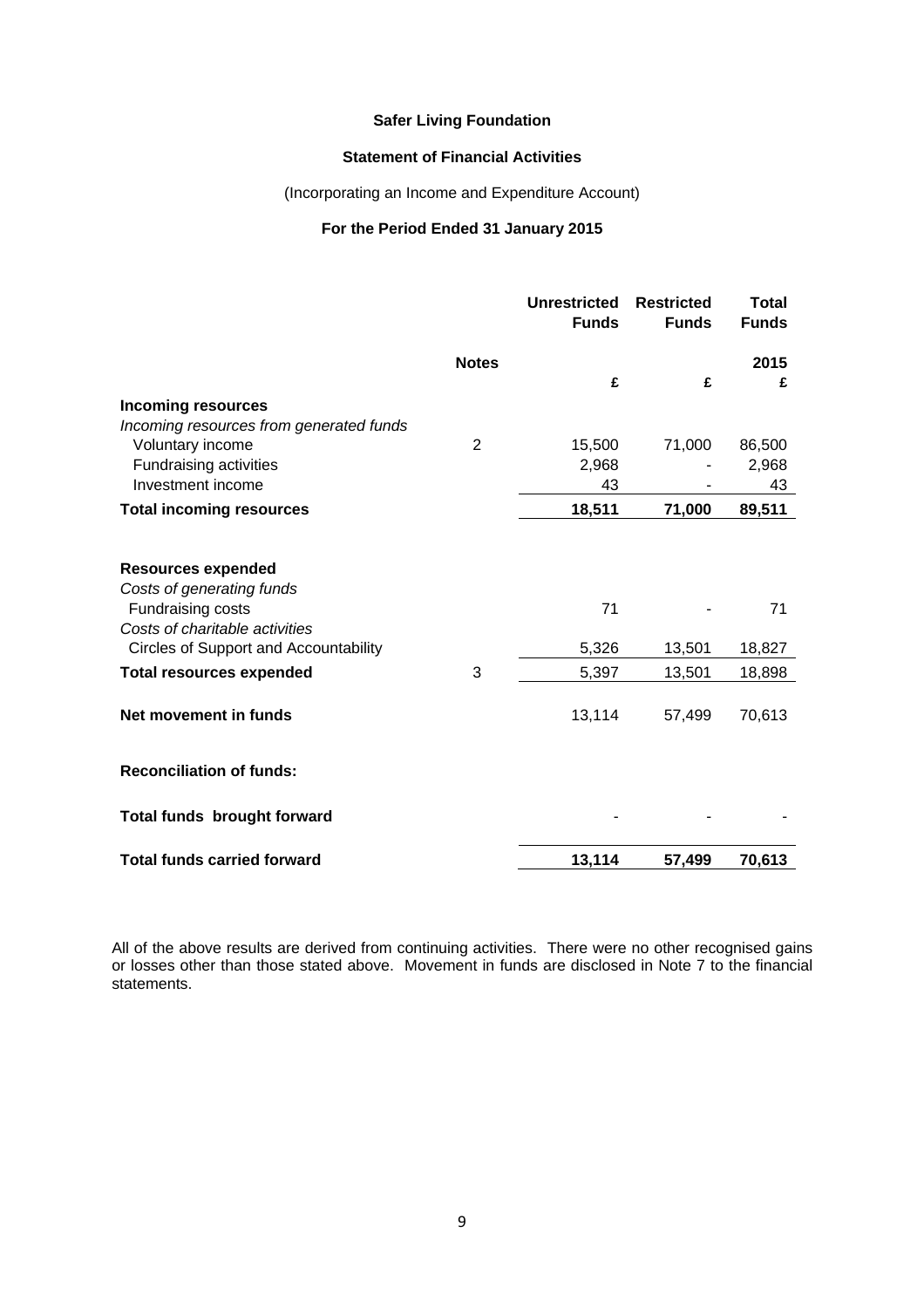# **Balance Sheet**

# **31 January 2015**

|                                                   | <b>Notes</b>   | £      | 2015<br>£ |
|---------------------------------------------------|----------------|--------|-----------|
| <b>Current assets</b><br>Cash at bank and in hand |                |        |           |
|                                                   |                | 70,775 |           |
| <b>Liabilities</b>                                |                |        |           |
| Creditors: amounts due within one year            | 5              | (162)  |           |
| <b>Net current assets</b>                         |                |        | 70,613    |
|                                                   | 6              |        | 70,613    |
| <b>Net assets</b>                                 |                |        |           |
| The funds of the charity                          |                |        |           |
| Unrestricted funds                                | 7              |        | 13,114    |
| Restricted funds                                  | $\overline{7}$ |        | 57,499    |
| <b>Total charity funds</b>                        |                |        | 70,613    |

Approved by the Trustees on 5<sup>th</sup> October 2015 and signed on their behalf by

D. Rowson

Dr David Rowson

Treasurer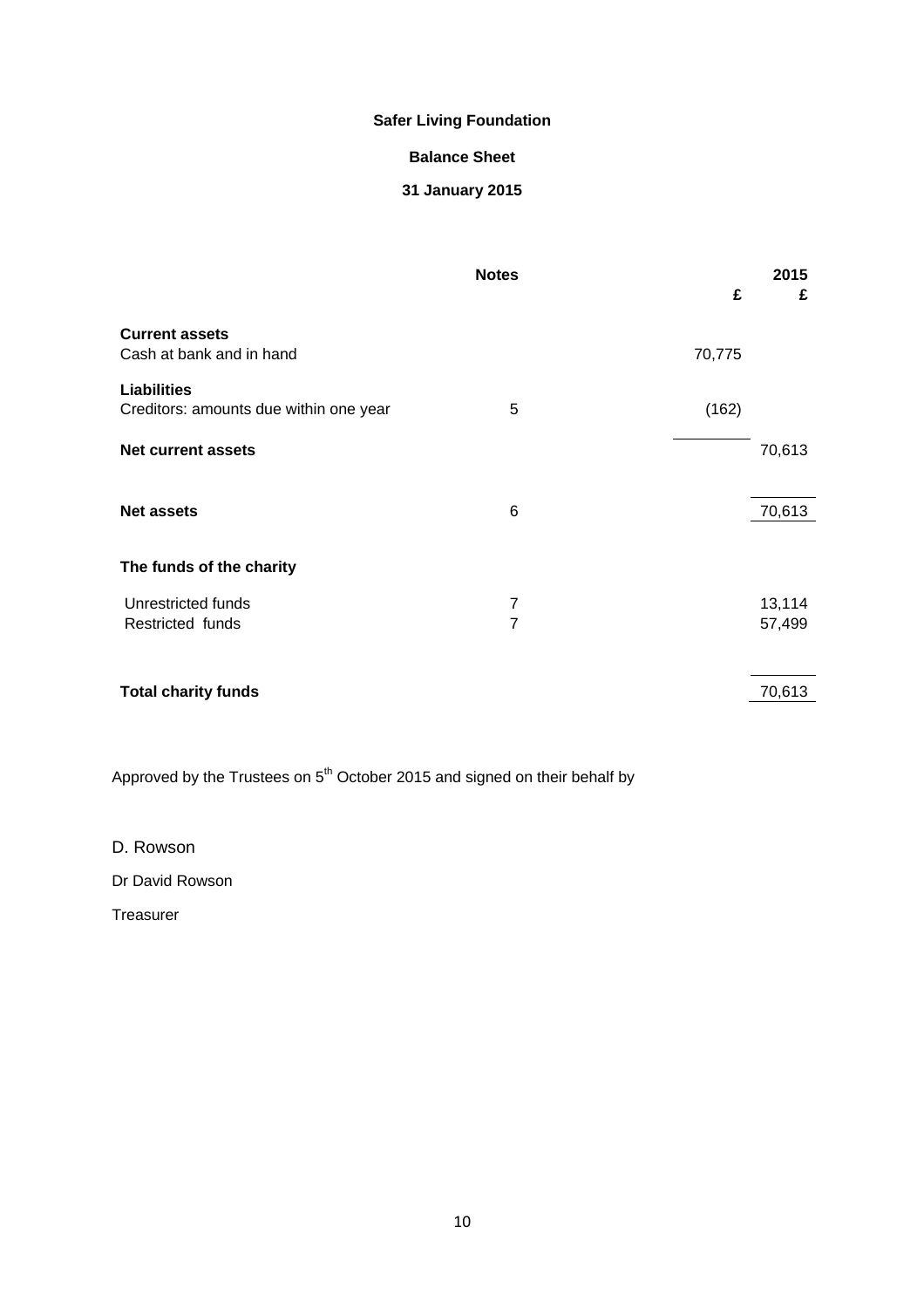### **Notes to the Financial Statements**

## **For the Period Ended 31 January 2015**

#### **1. Accounting policies**

- a) The financial statements have been prepared under the historical cost convention and in accordance with applicable accounting standards. They follow the recommendations in the Statement of Recommended Practice, Accounting and Reporting by Charities (SORP 2005).
- b) Incoming resources are accounted for on a receivable basis.
- c) Bank Interest received is included on an actual receipts basis.
- d) Liabilities are recognised on the accruals basis in accordance with normal accounting principles, modified where necessary in accordance with the guidance given in the SORP.
- e) Expenditure is recognised on an accruals basis as a liability is incurred. Expenditure includes VAT which cannot be fully recovered and is reported as part of the expenditure to which it relates.

Costs of generating funds comprise the costs associated with attracting voluntary income.

Charitable expenditure comprises those costs incurred by the Charity in the delivery of its activities and services for its beneficiaries. It includes both costs that can be allocated directly to such activities and those costs of an indirect nature necessary to support them.

Governance costs include those costs associated with meeting the constitutional and statutory requirements of the Charity and include costs linked to the strategic management of the Charity.

All costs are allocated between the expenditure categories of the Statement of Financial Activities on a basis designed to reflect the use of the resource. Costs relating to a particular activity are allocated directly, others are apportioned on an appropriate basis.

- f) As a registered Charity, the organisation is exempt from income and corporation tax to the extent that its income and gains are applicable to charitable purposes only. Value Added Tax is not recoverable by the charity, and is therefore included in the relevant costs in the Statement of Financial Activities.
- g) The Charity maintains a general unrestricted fund which represents funds which are expendable at the discretion of the Trustees in furtherance of the objects of the Charity. Such funds may be held in order to finance both working capital and capital investment.

Restricted funds have been provided to the Charity for particular purposes, and it is the policy of the Board of Trustees to carefully the monitor the application of those funds in accordance with the restrictions placed upon them.

There is no formal policy of transfer between funds or on the allocation of funds to designated funds, other than that described above.

Any other proposed transfer between funds would be considered on the particular circumstances.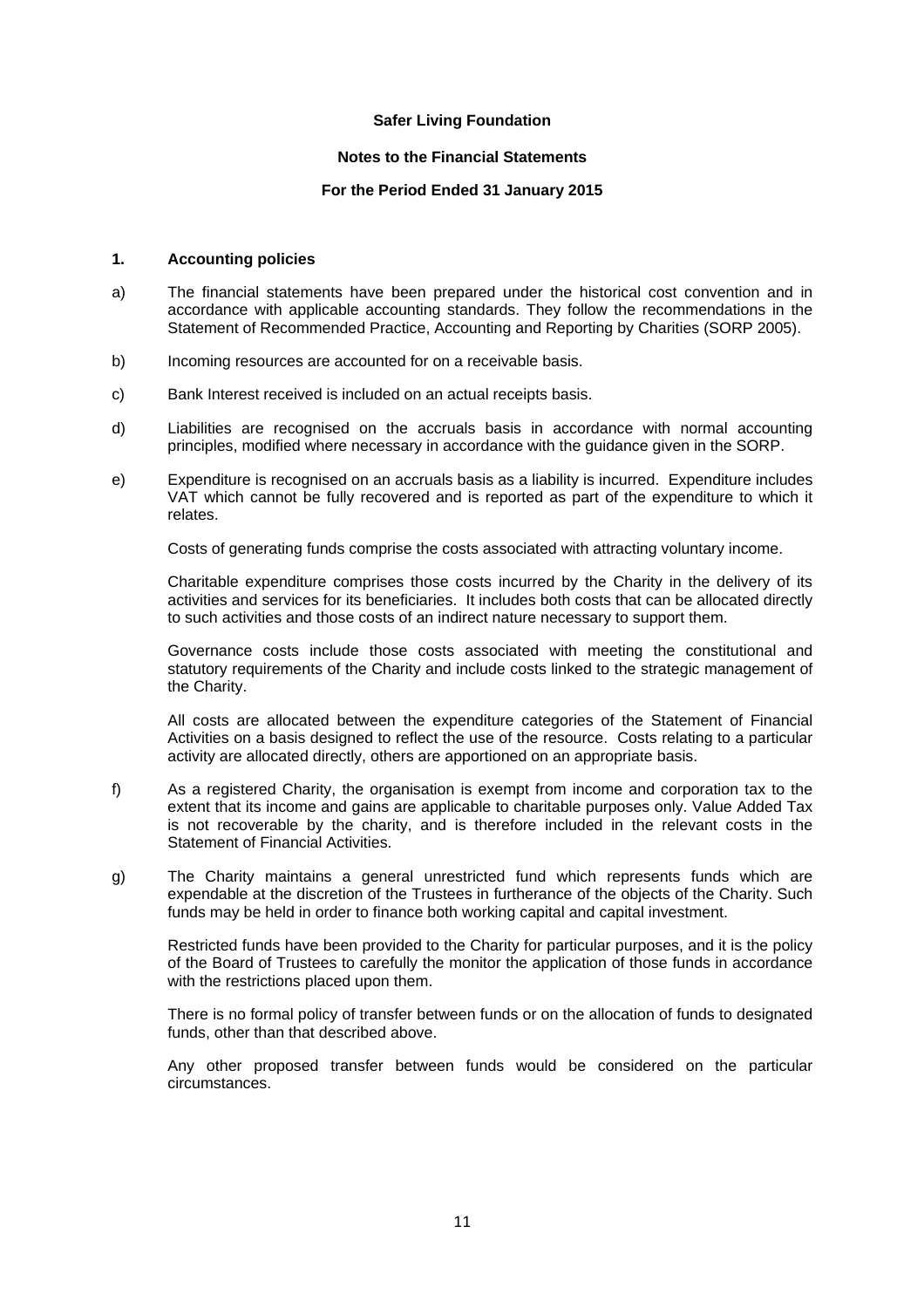# **Notes to the Financial Statements**

# **For the Period Ended 31 January 2015**

# **2. Voluntary Income**

|                                            | <b>Unrestricted</b> | <b>Restricted</b> | Total<br>2015 |
|--------------------------------------------|---------------------|-------------------|---------------|
|                                            | £                   | £                 | £             |
| <b>NHS England</b>                         |                     | 30,000            | 30,000        |
| The Allen Lane Foundation                  |                     | 15,000            | 15,000        |
| Big Lottery Fund                           |                     | 10.000            | 10,000        |
| Eleanor Rathbone Charitable Trust          |                     | 6,000             | 6,000         |
| NTU Research Funding                       | 3,500               |                   | 3,500         |
| <b>NTU Enterprise Grant</b>                | 1,000               |                   | 1,000         |
| The Co-operative Membership Community Fund | 1,000               |                   | 1,000         |
| Hive UnLtd Scale & Grow Grant              | 10,000              |                   | 10,000        |
| <b>PCC Community Safety Fund</b>           |                     | 10.000            | 10,000        |
| <b>Total</b>                               | 15,500              | 71.000            | 86,500        |

# **3. Total Resources Expended**

|                                    |                    | <b>Circles of</b>     |        |
|------------------------------------|--------------------|-----------------------|--------|
|                                    | <b>Fundraising</b> | <b>Support and</b>    | Total  |
|                                    | <b>Costs</b>       | <b>Accountability</b> | 2015   |
|                                    | £                  | £                     | £      |
| <b>Staff Costs</b>                 |                    | 12,979                | 12,979 |
| <b>Travel Expenses</b>             |                    | 1,751                 | 1,751  |
| <b>Volunteers Costs</b>            |                    | 217                   | 217    |
| Consultancy fees                   |                    | 1,500                 | 1,500  |
| Subscriptions                      |                    | 295                   | 295    |
| Insurance                          |                    | 265                   | 265    |
| <b>Office Costs and Stationery</b> |                    | 18                    | 18     |
| <b>Advertising &amp; Marketing</b> |                    | 1,802                 | 1,802  |
| <b>Fundraising Costs</b>           | 71                 |                       | 71     |
| <b>Total</b>                       | 71                 | 18.827                | 18,898 |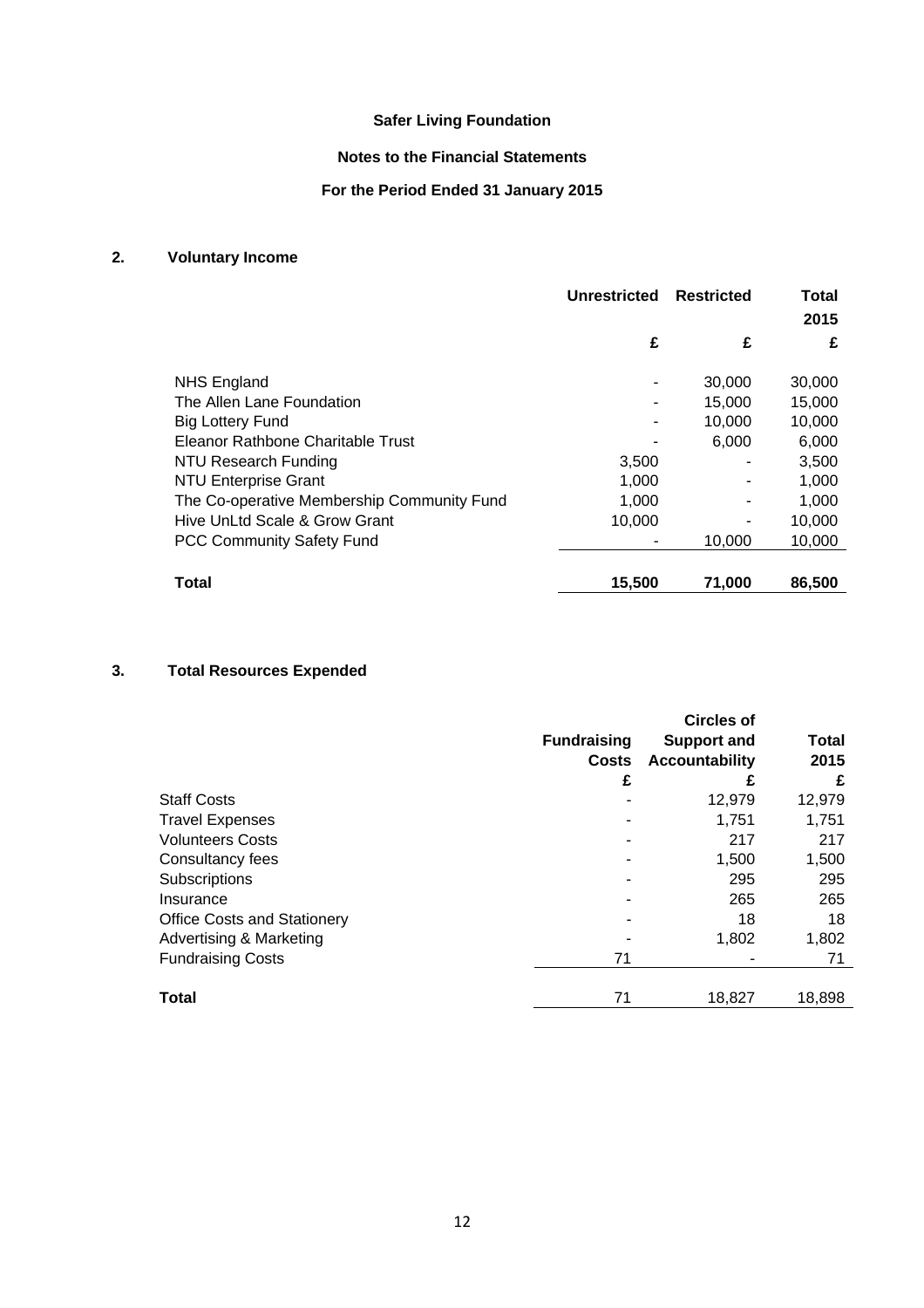# **Notes to the Financial Statements**

# **For the Period Ended 31 January 2015**

| 4. | <b>Staff Costs and Numbers</b>                          | 2015<br>£   |
|----|---------------------------------------------------------|-------------|
|    | Gross Salaries                                          | 12,979      |
|    | Numbers of full time employees or full time equivalents | 2015<br>No. |
|    | Engaged on charitable activities                        |             |
|    |                                                         |             |

There were no fees or other remuneration paid to the Trustees. Travel costs amounting to £160 were reimbursed to two Trustees for costs incurred in relation to delivery of the Circles Project.

| 5. Creditors: amounts falling due within one year | 2015   |
|---------------------------------------------------|--------|
| <b>Taxation and Social Security</b>               | $-162$ |

# **6. Analysis of Net Assets Between Funds**

|                                                | <b>Unrestricted</b> | <b>Restricted</b> | <b>Total</b><br>2015 |
|------------------------------------------------|---------------------|-------------------|----------------------|
|                                                |                     |                   |                      |
| <b>Current Assets</b>                          | 13.114              | 57.661            | 70.775               |
| Creditors: Amounts falling due within one year | ۰                   | (162)             | (162)                |
|                                                | 13.114              | 57.499            | 70,613               |